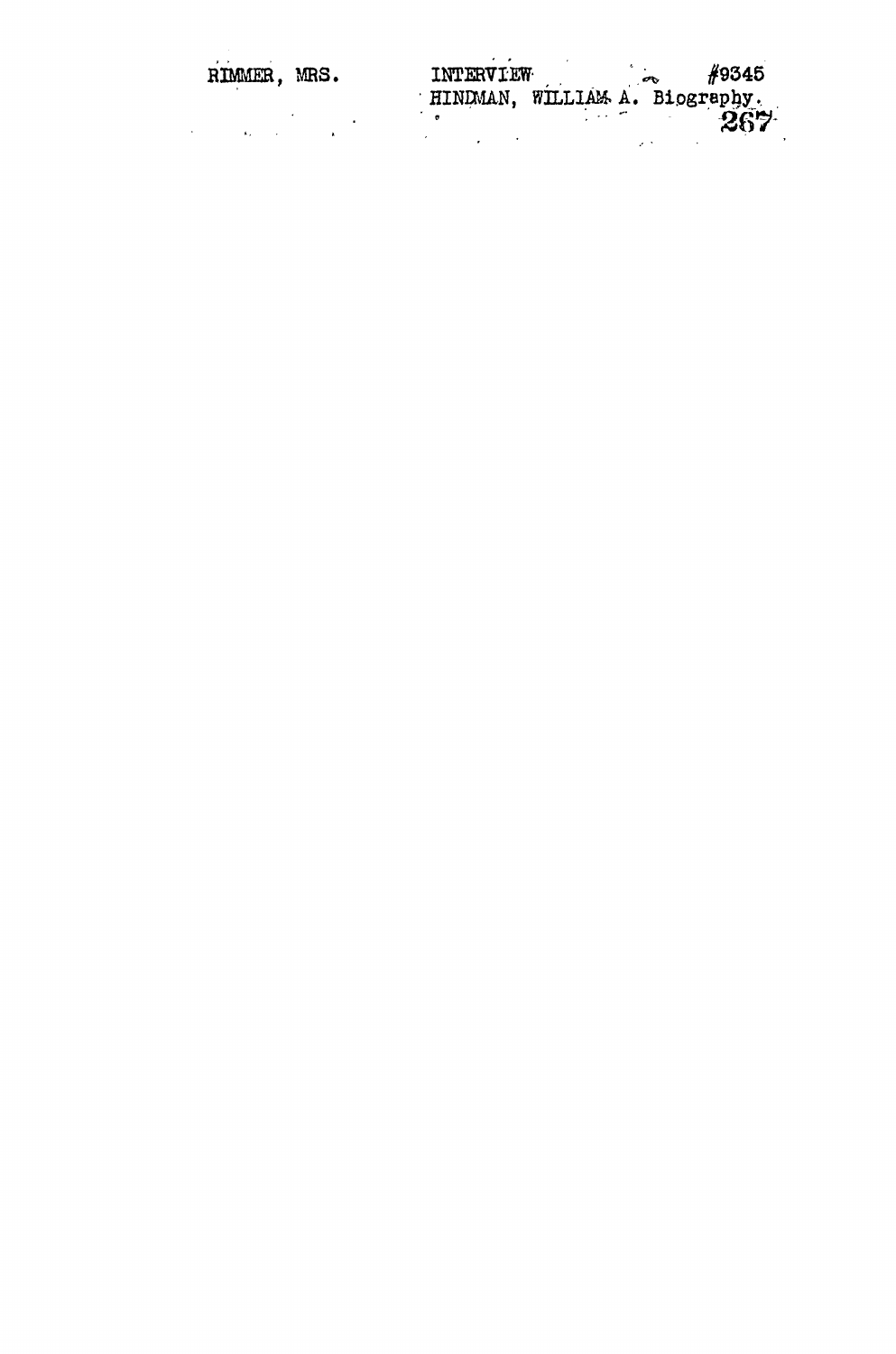|                                                                                                                                         |                                                                                                        | Form $D-(S-T29)$ .  |  |  |
|-----------------------------------------------------------------------------------------------------------------------------------------|--------------------------------------------------------------------------------------------------------|---------------------|--|--|
|                                                                                                                                         | LEGEND & STORY FORM.<br>WORKS PROGRESS ADMINISTRATION<br>- Indian-Pionser History Project for Oklahoma |                     |  |  |
| RIMMER, NRS. = INTERVIEW.                                                                                                               |                                                                                                        | $\sim$ 9345, $\sim$ |  |  |
| Figld worker's name __ Robert H. Bostman                                                                                                |                                                                                                        |                     |  |  |
| this report made on (dute) liovember 24,                                                                                                |                                                                                                        | 1937                |  |  |
| 1.«This legehd was<br>Socured from (name) * Irs? Rimmer                                                                                 |                                                                                                        |                     |  |  |
| Address Nayne, Oklahoma.                                                                                                                |                                                                                                        |                     |  |  |
| This person is (male or female) White, Negro, Indian,<br>If India, give tribe a                                                         |                                                                                                        |                     |  |  |
| Origin and history of leg nd or story - Early days as a                                                                                 |                                                                                                        |                     |  |  |
| prospector, and development of Indian Territory.                                                                                        |                                                                                                        |                     |  |  |
|                                                                                                                                         |                                                                                                        |                     |  |  |
|                                                                                                                                         |                                                                                                        |                     |  |  |
| Write out the legend or story as completely as possible. Use blank<br>shets nd attach firmly to this form. Wumber of sheets<br>att ched |                                                                                                        |                     |  |  |
|                                                                                                                                         |                                                                                                        |                     |  |  |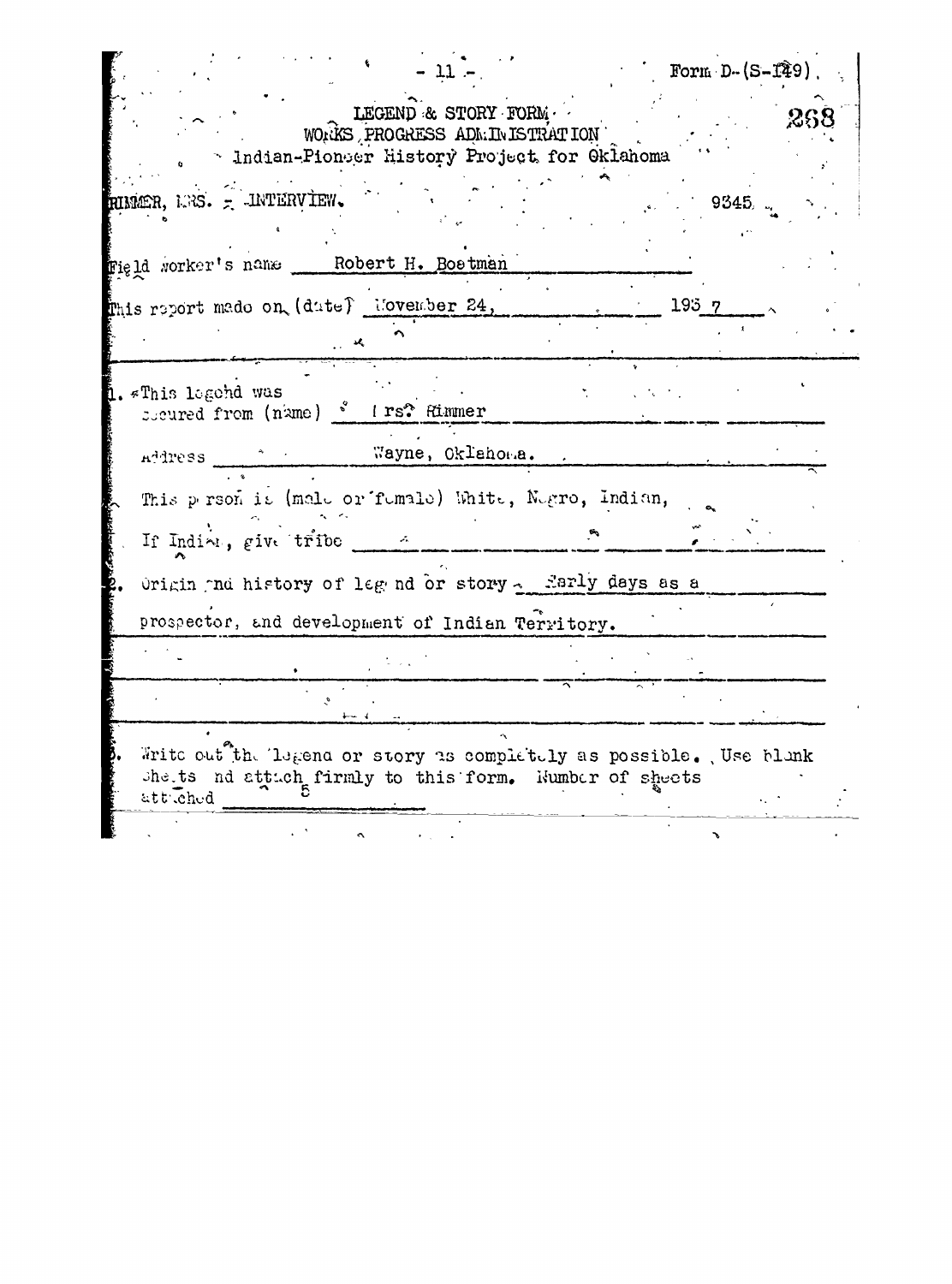**IŃTERV IE** RIMAR. MRS. -Boatman, Robert H.

Investigator : Interview with Trs. Rimmer  $1.0y. 24, 1937.$ Wayne, Oklahoma. EARLY DAYS AS A PROSPECTOR

Development of Indian Territory.

an Saxan

Willfam A.Hindman, my father, was born in the state of Missouri, February 25th, 1880. There he grew up to nanhood and was married. In 1669 a group of wagons end teams was formed in the state and he, y mother and I cved along from Hissouri, coming to the Indian Terri-

We traveled in covered wagons in what was known as the lissouri train. At that time I was five years of are. y father was intending to make the run of '89; however, we got here too late and then we moved on some distance; finally we settled at a place in the Chickasaw .ation.

teny.

This place was called Beef Creek and was located neer the Lashita River. The same place is now known as Laysville. Here Father lived for one year, spending most of his time prospecting in the Arbuckle Mountains. He seemed to think that in or near these mountains there could be found great quantities of iron ore or gold,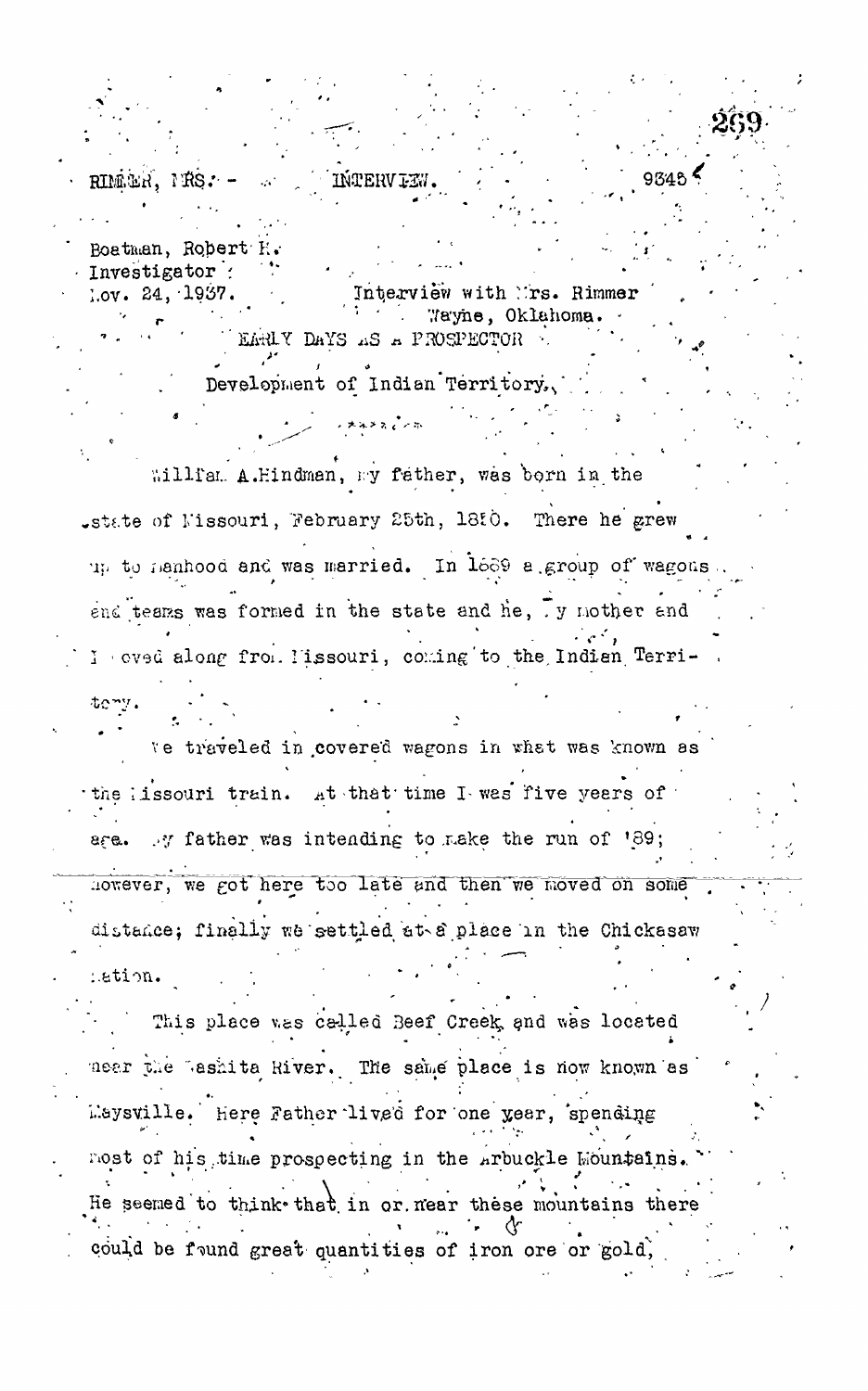$\cdot$  RH  $\pm$  JR,  $\pm$  RS JNTERV IEW. silver and copper. Lis funity never knew what gave him this idea. Those Father reported that he had discovered a ine of iron ore and began developments for the operation of a mine, but later decided to rive his attention  $\mathcal{L}_{\text{M}}$  she other business; then in 1.300 we were a ain moved. accessor like north to the place vhere the town of layne in now located. here was then nothing ot layne drien then the religion which had been built in low?. Free was not ever a depot here then, snly lots of The rease and fields ST NAGAT. ore it was that Father became fully established . and began the development of permanent business with the sulcing of an elevator, one of the first to be built in the Chickssaw Nation. With the erection of the elevator, . the mudreds of acres of Land were broken out, plated We wheat and corn, and the elevator business continued to grow and prosper.  $\therefore$ Soon, a depot was built and a townsite was then First mt. Techle bagen to hove from their rude huts and deputs. Tor such vert the first homes in the territory. Father then, knowing that the town of Wayne was to be.